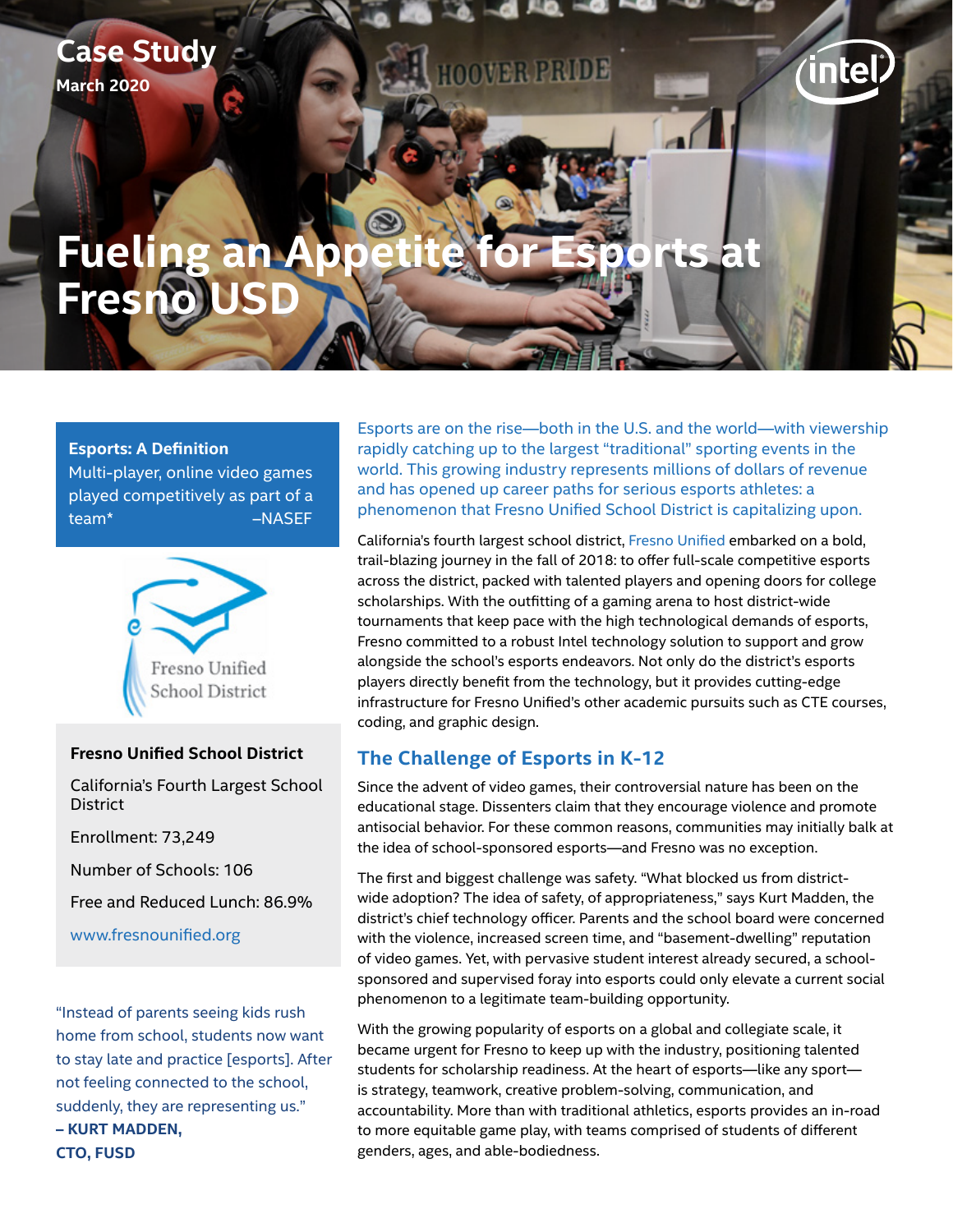



#### **Kurt Madden, FUSD CTO**

- Chief Technology Officer at Fresno Unified School District
- Author of 2010 book, "The Synergetic Follower"
- Former VP for a Fortune 100 Technology Firm
- Current Adjunct Professor at California State University, Fresno

#### **FUSD's Esports Platform**

- MSI\* Trident 3 computer with Intel® Core™ i7 processor
	- 16 GB RAM
	- 1 TB SSD
	- NVIDIA\* GeForce\* RTX 2060 graphics card
- 24" Viewsonic\* XG2402 monitor
- MSI\* DS502 headset
- VertaGear\* gaming chairs

### **The Fresno Approach: FUeL**

With extensive data backing up the global reach and collegiate legitimacy of the sport—coupled with students' growing enthusiasm—Fresno Unified began to win over parents and community members. With a dedicated "[Tips for Parents](https://fuel.fresnounified.org/index.php/parentstips/)" section on their website that advocates for parents to play alongside their athletes, the district's esports endeavor began gluing the community together.

Fresno Unified launched its esports involvement with a game called [Rocket](https://www.rocketleague.com/)  [League\\*](https://www.rocketleague.com/), a virtual game of soccer and the third most popular game for scholarship recipients. With no blood or gore and a clear connection to the public's idea of traditional sports, the game seemed like a good start. However, with a high cost-per-player—as well as the fact that there are only three students per team and games only last five minutes—game management was difficult. Fresno Unified eventually turned its attention to [League of Legends\\*,](https://na.leagueoflegends.com/en-us/) the world's most popular game, where teams of five students compete in a multiplayer battle arena to use each player's unique strengths to capture the opposition's base. As popularity grew within the district, so did the perception of the sport's legitimacy within the community.



Madden compares the esports experience to any athletic endeavor, advocating for equitable infrastructure and support. "It should feel like a legitimate sport," he says. To achieve the top gaming standards, Fresno chose an MSI\* Trident 3 computer with an Intel® Core™ i7 processor. With 16GB of RAM, 1TB SSD, and an NVIDIA\* GeForce\* RTX 2060 graphics card, Fresno ensures that students have the highest computing power to stay competitive. They also outfit their athletes with a 24" Viewsonic\* XG2402 monitor, a MSI\* DS502 headset, and VertaGear\* gaming chairs.

Madden acknowledges that not every school can implement this infrastructure immediately, and touts this as one of esports' biggest strengths: schools can use existing computer labs, and students can even play on their own devices. The equipment can grow alongside the team.